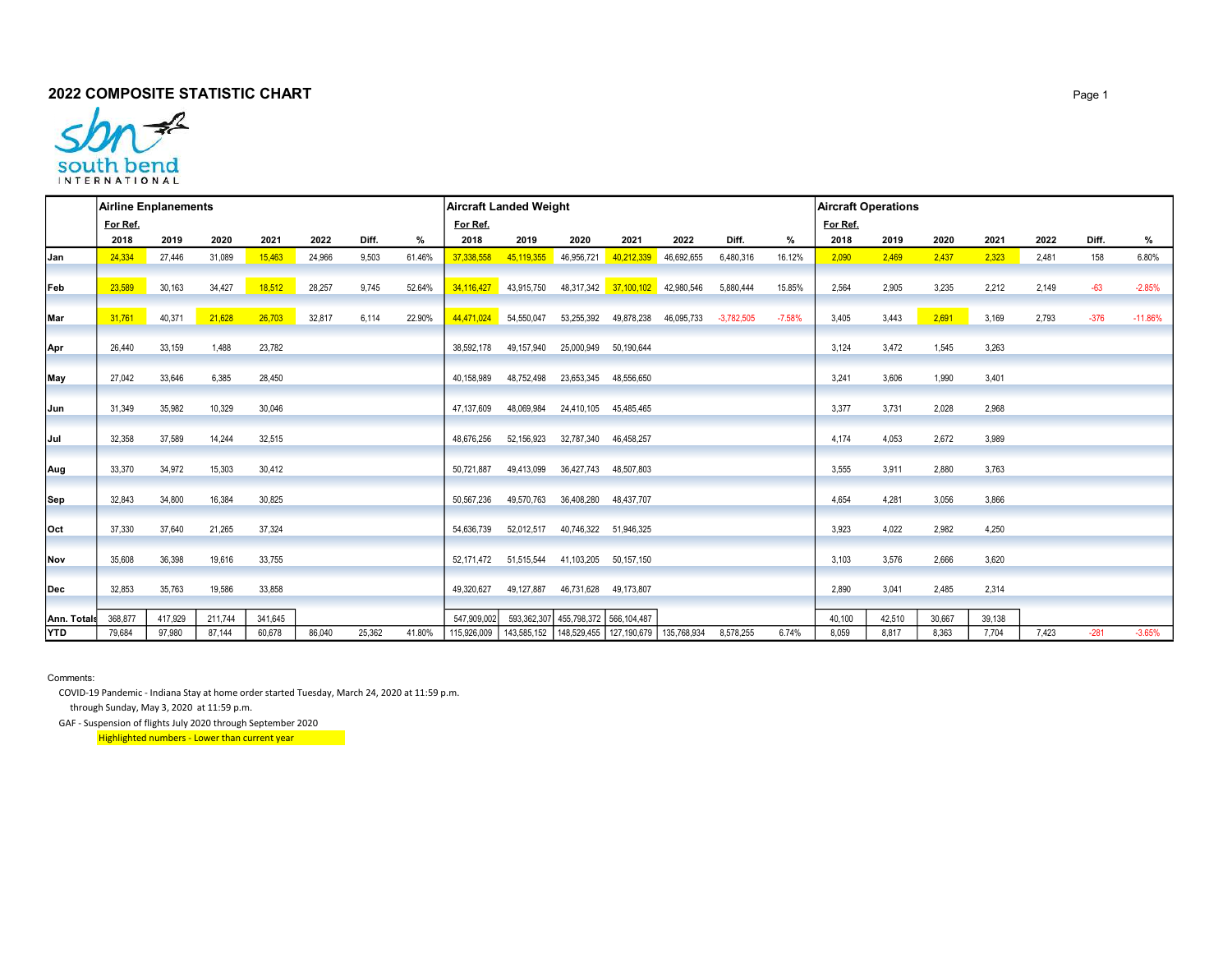## **2022 COMPOSITE STATISTIC CHART And A SET A CONFIDENT STATISTIC CHART**



|                               | Air Cargo - Pounds Enplaned & Deplaned |                     |            |                                     |           |         |       |            |                     | <b>Total Gross Landed Weight - Cargo</b> |                                                   |            |           | Aviation Fuel Flowage - Gallons |           |           |           |           |           |             |          |
|-------------------------------|----------------------------------------|---------------------|------------|-------------------------------------|-----------|---------|-------|------------|---------------------|------------------------------------------|---------------------------------------------------|------------|-----------|---------------------------------|-----------|-----------|-----------|-----------|-----------|-------------|----------|
|                               | For Ref.                               |                     |            |                                     |           |         |       | For Ref.   |                     |                                          |                                                   |            |           |                                 | For Ref.  |           |           |           |           |             |          |
|                               | 2018                                   | 2019                | 2020       | 2021                                | 2022      | Diff.   | %     | 2018       | 2019                | 2020                                     | 2021                                              | 2022       | Diff      | %                               | 2018      | 2019      | 2020      | 2021      | 2022      | <b>Diff</b> | %        |
| lJan                          | 1,843,758                              | 1,800,406           | 1,531,563  | 1,526,394                           | 1,534,927 | 8,533   | 0.56% | 7,990,900  | 8,592,000           | 8,577,300                                | 8,007,000                                         | 9,039,600  | 1,032,600 | 12.90%                          | 405,970   | 508,391   | 521,332   | 422,069   | 509,330   | 87,261      | 20.67%   |
| Feb                           | 1.774.488                              | 1,685,905           |            | $1,421,503$ $1,318,007$ $1,437,603$ |           | 119,596 | 9.07% |            |                     |                                          | 7,711,100 8,071,600 7,762,400 6,649,820 9,299,000 |            | 2,649,180 | 39.84%                          | 436,183   | 563,504   | 599,532   | 441,377   | 539,704   | 98,327      | 22.28%   |
| Mar                           | 1,851,234                              | 1,957,265           |            | 1,515,570  1,784,293  1,806,958     |           | 22,665  | 1.27% | 8.634.500  | 8,304,100 8,621,000 |                                          | 8,641,070 10,586,680                              |            | 1,945,610 | 22.52%                          | 536,600   | 626,890   | 583,673   | 579,104   | 562,910   | $-16,194$   | $-2.80%$ |
| Apr                           | 1,717,205                              | 2,033,219           | 1,353,341  | 1,838,807                           |           |         |       | 7,580,500  | 8,069,800           | 8,591,400                                | 8,439,000                                         |            |           |                                 | 505,154   | 579,000   | 201,422   | 483,939   |           |             |          |
| May                           | 2,069,079                              | 2,414,023           | 1,585,719  | 1,876,932                           |           |         |       | 9,121,800  | 9,291,800           | 8,204,500                                | 8,054,200                                         |            |           |                                 | 496,824   | 565,763   | 247,933   | 539,959   |           |             |          |
| Jun                           | 2,054,333                              | 2,449,186           | 1,589,329  | 1,960,534                           |           |         |       | 8,269,700  | 8,079,500           | 7,985,400                                | 8,370,300                                         |            |           |                                 | 483,691   | 558,063   | 297,386   | 525,641   |           |             |          |
| Jul                           |                                        | 1,850,470 2,344,420 | 1,657,177  | 1,930,510                           |           |         |       | 7,560,400  | 7,993,900           | 8,933,700                                | 8,419,500                                         |            |           |                                 | 552.415   | 615,989   | 368,329   | 506,406   |           |             |          |
| Aug                           | 2,110,500                              | 2,119,468           | 1,522,375  | 1,855,901                           |           |         |       | 8,826,900  | 8,634,500           | 7,855,894                                | 8,396,600                                         |            |           |                                 | 696,916   | 635,253   | 399,593   | 584,011   |           |             |          |
| Sep                           | 2,207,003                              | 1,631,790           | 1,631,499  | 1,885,100                           |           |         |       | 8,046,600  | 7,425,000           | 8,207,820                                | 8,649,600                                         |            |           |                                 | 901,028   | 663,561   | 375,253   | 609,089   |           |             |          |
| Oct                           | 1,942,067                              | 1,862,042           |            | 1,797,376 2,149,123                 |           |         |       | 8,393,094  | 8,818,400           | 8,652,100                                | 8,478,000                                         |            |           |                                 | 700,934   | 754,441   | 435,530   | 816,370   |           |             |          |
| Nov                           | 1,825,215                              | 1,603,884           | 1,592,248  | 2,019,444                           |           |         |       | 8,182,294  | 7,818,500           | 7,700,260                                | 9,506,956                                         |            |           |                                 | 668,753   | 696,536   | 390,493   | 723,276   |           |             |          |
| lDec                          | 1,706,870                              | 1,517,426           | 1,886,237  | 1,910,637                           |           |         |       | 8.697.200  | 8,413,020           | 11,654,635                               | 11,606,740                                        |            |           |                                 | 588.774   | 569,333   | 442,064   | 499,308   |           |             |          |
|                               |                                        |                     |            |                                     |           |         |       |            |                     |                                          |                                                   |            |           |                                 |           |           |           |           |           |             |          |
| <b>Ann. Totals</b> 22,952,222 |                                        | 23,419,034          | 19,083,937 | 22,055,682                          |           |         |       | 99.014.988 | 99.512.120          | 102,746,409                              | 103,218,786                                       |            |           |                                 | 6.973.242 | 7,336,724 | 4,862,540 | 6,730,549 |           |             | 11.74%   |
| <b>YTD</b>                    | 5,469,480                              | 5,443,576           | 4,468,636  | 4,628,694                           | 4,779,488 | 150,794 | 3.26% | 24,336,500 |                     | 24,967,700   24,960,700                  | 23,297,890                                        | 28,925,280 | 5,627,390 | 24.15%                          | 1,378,753 | 1,698,785 | 1,704,537 | 1,442,550 | 1,611,944 | 169,394     |          |

Comments:

 COVID-19 Pandemic - Indiana Stay at home order started Tuesday, March 24, 2020 at 11:59 p.m. through Sunday, May 3, 2020 at 11:59 p.m.

GAF - Suspension of flights July 2020 through September 2020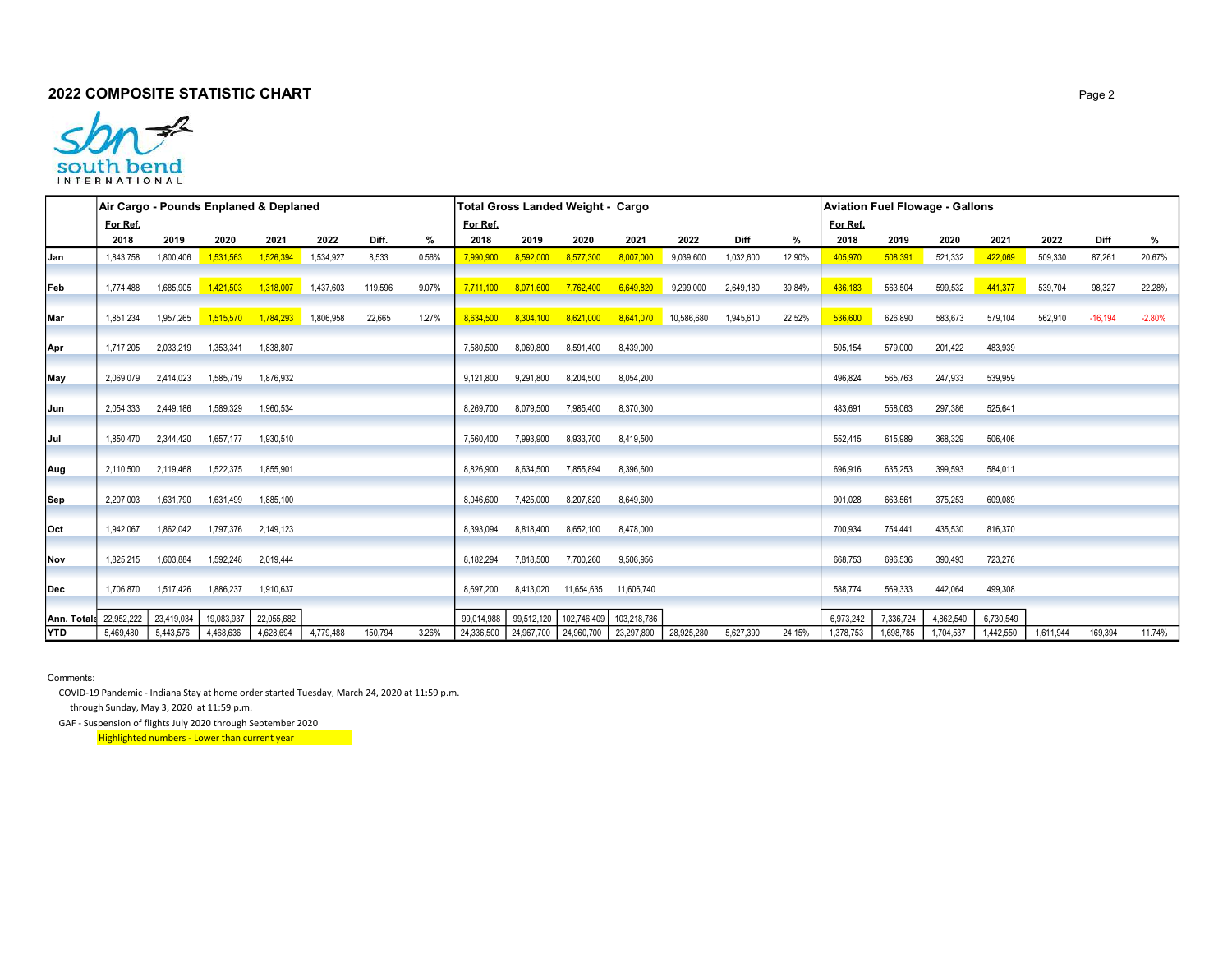## **2022 COMPOSITE STATISTIC CHART** Page 3



|             |                         | Car Rental - Gross Sales |           |                                          |           |           |        | <b>Restaurant/Gift Shop - Gross Sales</b> |                       |             |             |           |           | Republic Parking - Gross Sales |             |                       |             |                     |           |           |        |
|-------------|-------------------------|--------------------------|-----------|------------------------------------------|-----------|-----------|--------|-------------------------------------------|-----------------------|-------------|-------------|-----------|-----------|--------------------------------|-------------|-----------------------|-------------|---------------------|-----------|-----------|--------|
|             | For Ref.                |                          |           |                                          |           |           |        | For Ref.                                  |                       |             |             |           |           |                                | For Ref.    |                       |             |                     |           |           |        |
|             | 2018                    | 2019                     | 2020      | 2021                                     | 2022      | Diff.     | %      | 2018                                      | 2019                  | 2020        | 2021        | 2022      | Diff.     | %                              | 2018        | 2019                  | 2020        | 2021                | 2022      | Diff.     | %      |
| Jan         | \$567,289               | \$698,471                | \$729,762 | \$441,153                                | \$724,316 | \$283,163 | 64.19% | \$148,963                                 | \$168,895             | \$163,073   | \$105,612   | \$144,430 | \$38,818  | 36.76%                         | \$285,292   | \$310,436             | \$354,715   | \$175,389           | \$298,806 | \$123,417 | 70.37% |
|             |                         |                          |           |                                          |           |           |        |                                           |                       |             |             |           |           |                                |             |                       |             |                     |           |           |        |
| Feb         | \$595,332               | \$682,397                | \$754,761 | \$438,200 \$746,852                      |           | \$308,652 | 70.44% |                                           | \$146,779 \$180,879   | \$193,464   |             |           | \$36,662  | 30.13%                         |             | $$271,854$ $$343,289$ |             |                     |           | \$138,892 | 78.30% |
|             |                         |                          |           |                                          |           |           |        |                                           |                       |             |             |           |           |                                |             |                       |             |                     |           |           |        |
| Mar         | \$795,129               | \$889,712                | \$579,120 | \$654,855                                | \$805,780 | \$150,925 | 23.05% |                                           | $$194,745$ $$239,253$ | \$118,802   | \$172,140   | \$201,962 | \$29,822  | 17.32%                         |             | \$350,756 \$439,565   | \$251,950   | \$280,790 \$364,154 |           | \$83,364  | 29.69% |
| Apr         | \$778,450               | \$1,003,632              | \$140,492 | \$769,853                                |           |           |        | \$156,803                                 | \$197,310             | \$13,851    | \$149,689   |           |           |                                | \$317,946   | \$382,901             | \$18,585    | \$259,266           |           |           |        |
|             |                         |                          |           |                                          |           |           |        |                                           |                       |             |             |           |           |                                |             |                       |             |                     |           |           |        |
| May         | \$909,603               | \$1,078,072              | \$280,476 | \$1,084,985                              |           |           |        | \$162,292                                 | \$210,096             | \$37,077    | \$161,123   |           |           |                                | \$274,283   | \$342,200             | \$44,217    | \$234,437           |           |           |        |
|             |                         |                          |           |                                          |           |           |        |                                           |                       |             |             |           |           |                                |             |                       |             |                     |           |           |        |
| Jun         |                         | \$1,001,124 \$1,060,068  |           | \$468,404 \$1,167,501                    |           |           |        | \$206,732                                 | \$222,580             | \$60,612    | \$169,924   |           |           |                                | \$296,506   | \$341,681             | \$68,761    | \$245,370           |           |           |        |
|             |                         |                          |           |                                          |           |           |        |                                           |                       |             |             |           |           |                                |             |                       |             |                     |           |           |        |
| Jul         |                         | \$1,371,950 \$1,458,011  | \$732,751 | \$1,415,916                              |           |           |        | \$206,437                                 | \$238,848             | \$89,230    | \$179,650   |           |           |                                | \$297,498   | \$302,894             | \$91,822    | \$260,188           |           |           |        |
| Aug         |                         | \$1,317,134 \$1,394,398  | \$827,404 | \$1,583,919                              |           |           |        | \$209,213                                 | \$216,414             | \$102,262   | \$164,149   |           |           |                                | \$296,295   | \$316,135             | \$95,474    | \$242,553           |           |           |        |
|             |                         |                          |           |                                          |           |           |        |                                           |                       |             |             |           |           |                                |             |                       |             |                     |           |           |        |
| Sep         |                         | \$1,234,325 \$1,205,292  | \$738,409 | \$1,306,573                              |           |           |        | \$206,175                                 | \$215,717             | \$109,100   | \$171.287   |           |           |                                | \$287.693   | \$320,529             | \$119,370   | \$268.367           |           |           |        |
|             |                         |                          |           |                                          |           |           |        |                                           |                       |             |             |           |           |                                |             |                       |             |                     |           |           |        |
| Oct         | \$1,149,256 \$1,222,851 |                          |           | \$681,311 \$1,462,623                    |           |           |        | \$218,985                                 | \$225,575             | \$136,919   | \$212,199   |           |           |                                | \$359,033   | \$365,173             | \$165,793   | \$333,167           |           |           |        |
|             |                         |                          |           |                                          |           |           |        |                                           |                       |             |             |           |           |                                |             |                       |             |                     |           |           |        |
| Nov         |                         | \$1,008,292 \$1,039,499  |           | \$579,117 \$1,192,301                    |           |           |        | \$211,669                                 | \$219,652             | \$114,698   | \$175,877   |           |           |                                | \$334,068   | \$332,839             | \$146,284   | \$297,978           |           |           |        |
| Dec         | \$749,294               | \$894,183                | \$440,276 | \$850,361                                |           |           |        | \$184,283                                 | \$197,911             | \$122,988   | \$189,168   |           |           |                                | \$287.249   | \$313,701             | \$135,848   | \$274.240           |           |           |        |
|             |                         |                          |           |                                          |           |           |        |                                           |                       |             |             |           |           |                                |             |                       |             |                     |           |           |        |
| Ann. Totals | \$11,477,178            | \$12,626,586             |           | \$6,952,283   \$12,368,240               |           |           |        | \$2,253,076                               | \$2,533,130           | \$1,262,076 | \$1,972,513 |           |           |                                | \$3,658,473 | \$4,111,343           | \$1,872,561 | \$3,049,137         |           |           |        |
| <b>YTD</b>  | \$1,957,750             | \$2,270,580              |           | $$2,063,643$   \$1,534,208   \$2,276,948 |           | \$742,740 | 48.41% | \$490,487                                 | \$589,027             | \$475,339   | \$399,447   | \$504,749 | \$105,302 | 26.36%                         | \$907,902   | \$1,093,290           | \$986,407   | \$633,571           | \$979,244 | \$345,673 | 54.56% |

Comments:

COVID-19 Pandemic - Indiana Stay at home order started Tuesday, March 24, 2020 at 11:59 p.m.

through Sunday, May 3, 2020 at 11:59 p.m.

GAF - Suspension of flights July 2020 through September 2020